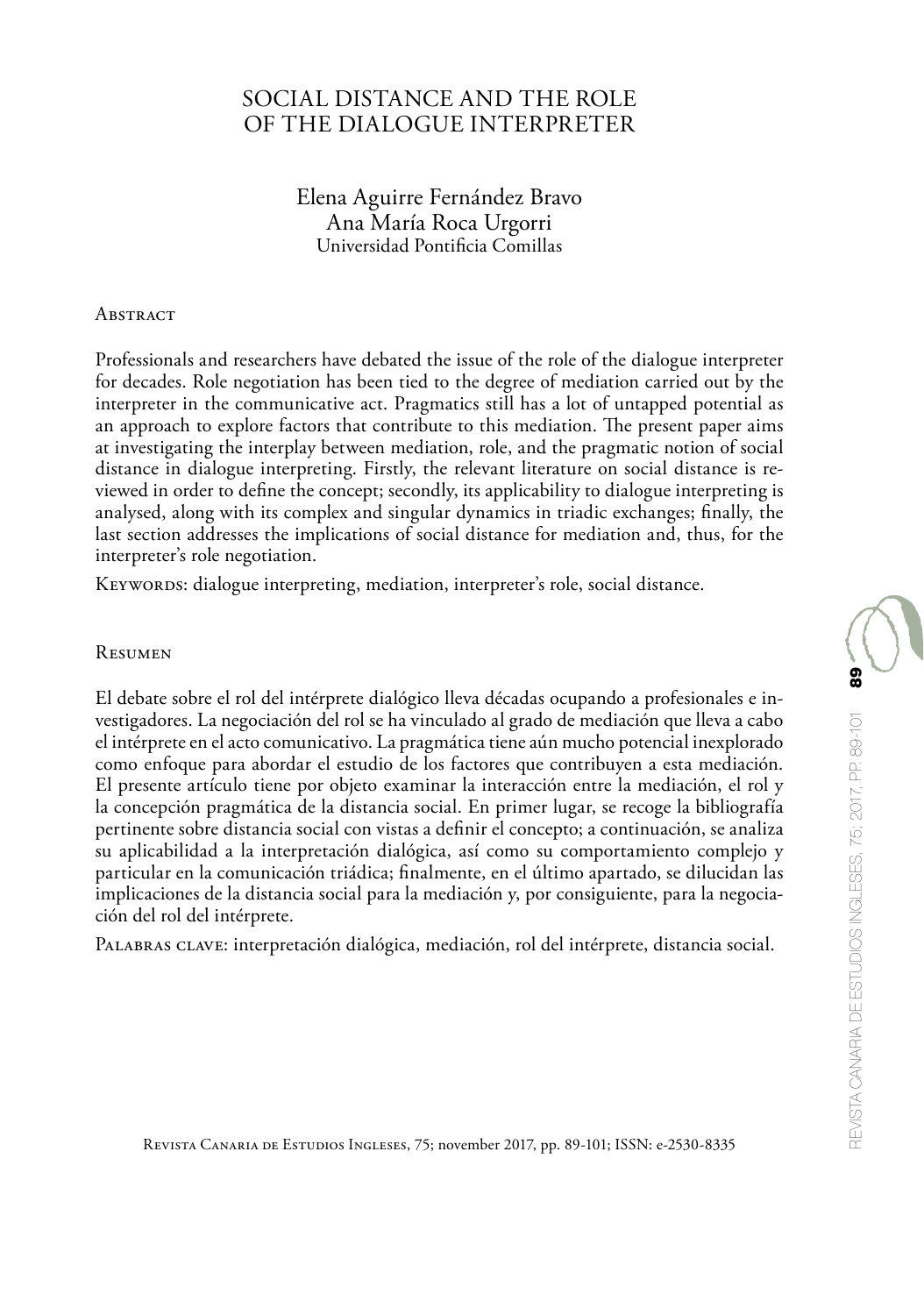## 1. A NEW PERSPECTIVE ON ROLE NEGOTIATION IN DIALOGUE INTERPRETING

The controversy regarding the definition of the boundaries for the dialogue interpreter's role has been studied by many authors over the years (e.g. Angelelli; Bot; Fenton; Fowler; Inghilleri; Roberts; Anderson, "Perspectives on the Role of the Interpreter" and "Interpreter Roles and Interpretation Studies"; Pöchhacker, "Interpreting as Mediation"; Wadensjö, "The Double Role of a Dialogue Interpreter<sup>"</sup>). This issue is relevant because of its implications for the ethical principles of impartiality and fidelity.

All participants in any interpreter-mediated interaction have a concept, whether conscious or unconscious, of what the role of the professional should be (Fowler 195-196; Wadensjö, *Interpreting as Interaction* 150; Inghilleri 254). Users' notions of interpreting are not always known to the intermediaries, and therefore, not under their control (Inghilleri 256). Moreover, since participants are not experts in communication, their expectations might conflict with the real requirements of the situation or even with the actual options available to the interpreter (Gentile, Ozolins, and Vasilakakos 31).

Not even professional interpreters are unanimous when it comes to defining their role beyond language transfer (Pöchhacker, "The Community Interpreter's Task" 63). Many studies point out discrepancies between the rules they declare when asked about the topic, and the actual decisions they make in their daily practice of the profession (Bot 34; Inghilleri 257; Valero Garcés and Gauthier Blasi 8; Anderson, "Interpreter Roles and Interpretation Studies"; Wadensjö, *Interpreting as Interaction* 9).

Tebble states that dialogue interpreters always play an independent role, since they are not to act as advocates for one of the parties, but as professionals who relay what is said by both sides (181-182). However, it is complicated to establish what is meant exactly by the adjective "independent" in dialogue interpreting. Ullyatt, among other authors, emphasizes the fact that interpreters cannot be considered mere conduits in communication:

It is their task to encourage conversation management, to initiate exchanges, to ask questions, and to seek information which may be vital to a successful outcome of the interpreting assignment. It is not their task to empower anybody, but to take power and responsibility for themselves. (251)

Researchers usually agree that interpreting always entails a certain degree of mediation. According to Wadensjö, "it is not an empirical question whether interpreters are translators or mediators —they cannot avoid being both" (*Interpreting as Interaction* 206). Mediation is, indeed, key to defining role, as per Pöchhacker: "the conceptual issues underlying the view of interpreting as mediation are in a large part responsible for the controversy surrounding the community interpreter's role" ("Interpreting as Mediation" 9).

According to Pöchhacker, "different kinds of intermediaries can be posited along a continuum of active involvement and intervention, ranging from the least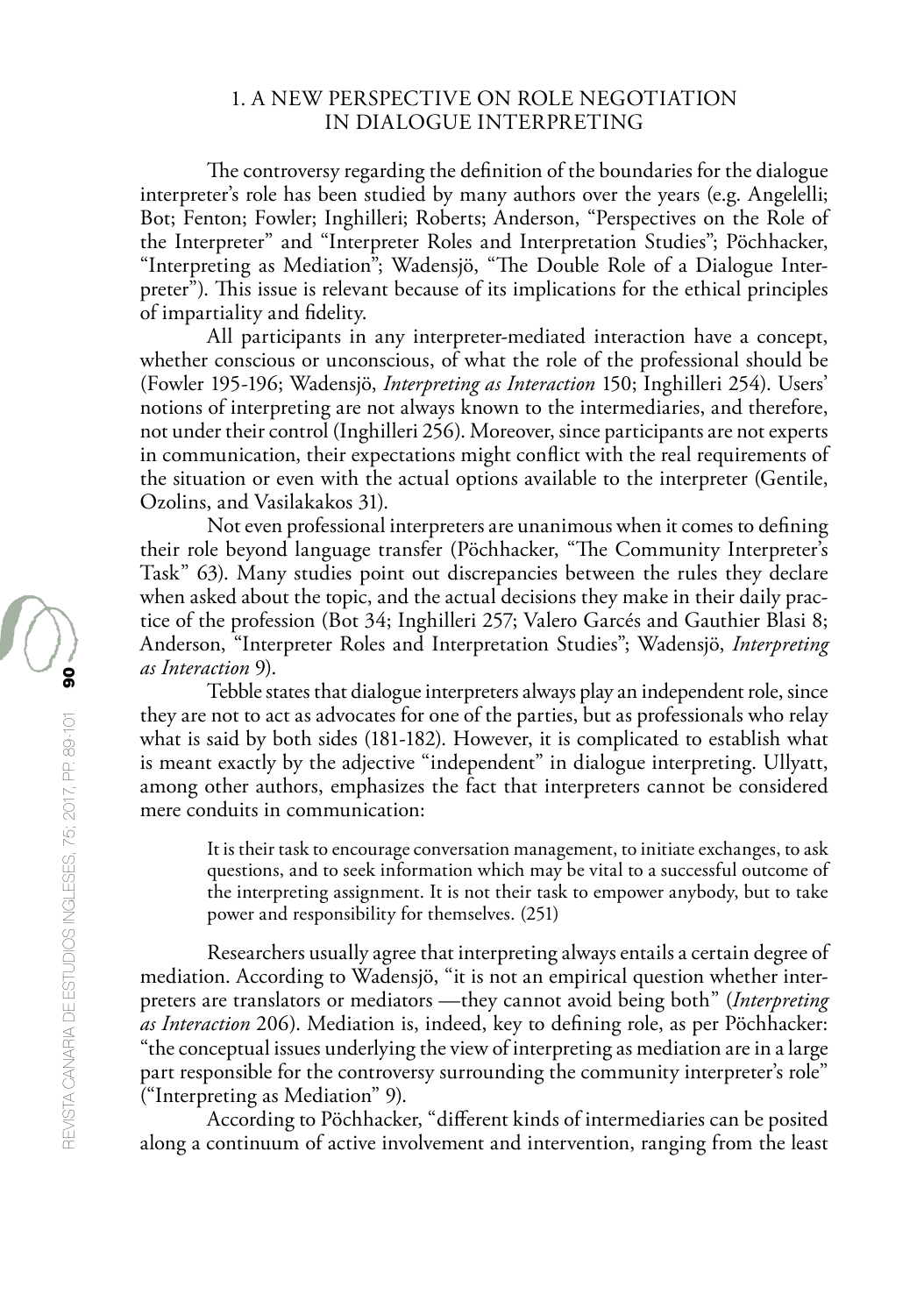involved, such as a neutral messenger, to the most involved, such as a negotiator" ("Interpreting as Mediation" 13). Several authors have attempted this type of interpreter's role classification. Nevertheless, Pöchhacker notes that many of the concepts used overlap or are not clearly distinguishable. A great variety can also be seen in the denominations chosen by different experts (Roberts 10-14; Roy; Pöchhacker, "The Community Interpreter's Task" 65; Wadensjö, *Interpreting as Interaction* 63-68). Plus, many classification proposals tend to be prescriptive instead of descriptive, and thus do not take into account the multiplicity and variability of communicative situations that a dialogue interpreter faces.

In a previous article on the interpreter's role (Aguirre Fernández Bravo and Roca Urgorri), it was argued that it is useful to avoid the oversimplification of clear-cut role prototypes, considering it more productive to define the minimal and maximal poles of the mediation continuum, which allows the description of any given role as a relative position along said continuum. The minimal mediator is named "conduit interpreter" (the interpreter who does not go beyond the parties' language needs, aspiring to maximal lexicographical fidelity to the original, regardless of the parties' interests), and the maximal mediator is referred to as "advocate interpreter" (a non-neutral interpreter who goes beyond language transfer to perform additional tasks, such as advising, managing turns, etc.).

It is necessary to add new perspectives to this ongoing debate about the role of the dialogue interpreter in order to determine the factors that have repercussions on mediation. In this sense, Pragmatics could be a useful path. According to Valero Garcés, although research in community interpreting from the point of view of Pragmatics seems to be promising, studies "are still too few and too new" (97-98). This statement is in line with the opinion expressed by Mason and Stewart (51).

The negotiation of the interpreter's role as a mediator between two parties requires the assumption of a certain positioning towards the interlocutors in different aspects and levels of the interaction. The concept of social distance specifically addresses this relative positioning; therefore, borrowing this notion from Pragmatics could enable dialogue interpreters to assess the degree of mediation to be put into practice in a specific communicative situation, which will, in turn, determine the role they will play.

### 2. THE NOTION OF SOCIAL DISTANCE

Social distance was first conceptualized in the domain of Sociology by Park as the degree of intimacy between individuals or groups. Following his proposal, Bogardus developed a scale to measure this distance, which has been profusely cited, discussed and adapted in the fields of Psychology and Sociology.

Decades later, Schumann studied a similar notion of social distance in the context of acculturation during second-language acquisition. According to this author, such a process is easier when the two social groups in contact (the language learners and the group of people whose language the former are trying to acquire) are closer in terms of political, cultural, technical or economic status. In order to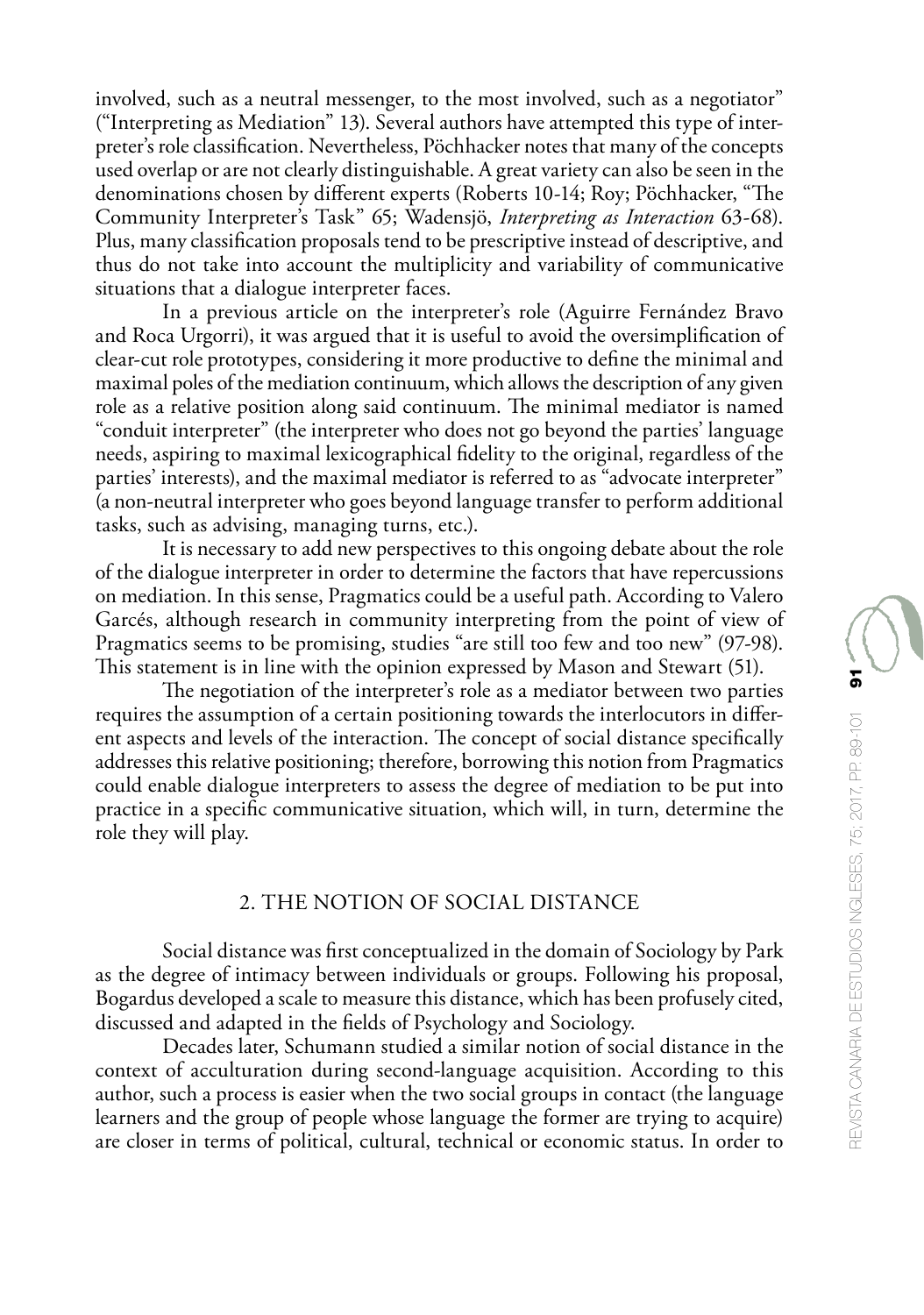assess the social distance between two language groups, there are several factors that must be taken into account: (1) social dominance: whether the learning group is politically, culturally, technically or economically superior (dominant), equal (nondominant), or inferior (subordinate); (2) integration pattern: whether the learning group has assimilated to the foreign culture, preserved their native one or adapted to the new intercultural situation; (3) enclosure: the degree to which the two groups have separate schools, religious centres, clubs, recreational facilities, professions, etc.; (4) intended length of residence: how long the learning group plans to stay in the target language area; (5) cohesiveness: the extent to which members of the learning group live, work and socialize together with those belonging to the target culture; (6) size of the learning group; (7) congruence of both cultures: the degree to which they are similar; (8) attitude: the ethnic stereotypes used by the two groups to value each other positively, neutrally, or negatively.

Although Schumann's view was originally conceived for a different purpose, it is easy to see that these factors could also be applicable to analyse dialogue interpreting situations, as they describe the relationship between two interacting social groups that speak different languages. Thus, it can be claimed that Schumann's notion of social distance is useful as a starting point.

The concept of social distance is part of the well-known theory of politeness developed by Brown and Levinson. These authors famously introduced the notion of "face," which derives from the original ideas of Goffman and has been studied with regard to interpreting by authors like Cambridge, Mason and Stewart, Pöllabauer or Warchał, Łyda, and Jackiewicz. Brown and Levinson assume that all competent members of a society have (and know each other to have), on the one hand, rational capacities enabling them to reason and, on the other hand, face, "the public self-image that every member wants to claim for himself" (61). Face includes two aspects: negative face (basic claim to territories, personal preserves, rights to non-distraction, freedom of action and freedom from imposition) and positive face (the positive consistent self-image or "personality" claimed by interlocutors that crucially includes the desire for this self-image to be appreciated and approved of):

Thus, face is something that is emotionally invested, and that can be lost, maintained, or enhanced, and must be constantly attended to in interaction. In general, people cooperate (and assume each other's cooperation) in maintaining face in interaction, such cooperation being based on the mutual vulnerability of face. (61)

Together with relative power (P) and the ranking of the imposition (R) involved, social distance (D) is one of the sociological factors that determine the weightiness or seriousness of a face-threatening act (FTA), and, thus, the level of politeness which a speaker (S) uses when interacting with a hearer (H) (Brown and Levinson 74-76). Therefore, social distance is defined as follows:

D is a symmetric social dimension of similarity/difference within which S and H stand for the purposes of this act. In many cases (but not all), it is based on an assessment of the frequency of interaction and the kinds of material or non-material goods (including face) exchanged between S and H (or parties representing S or H,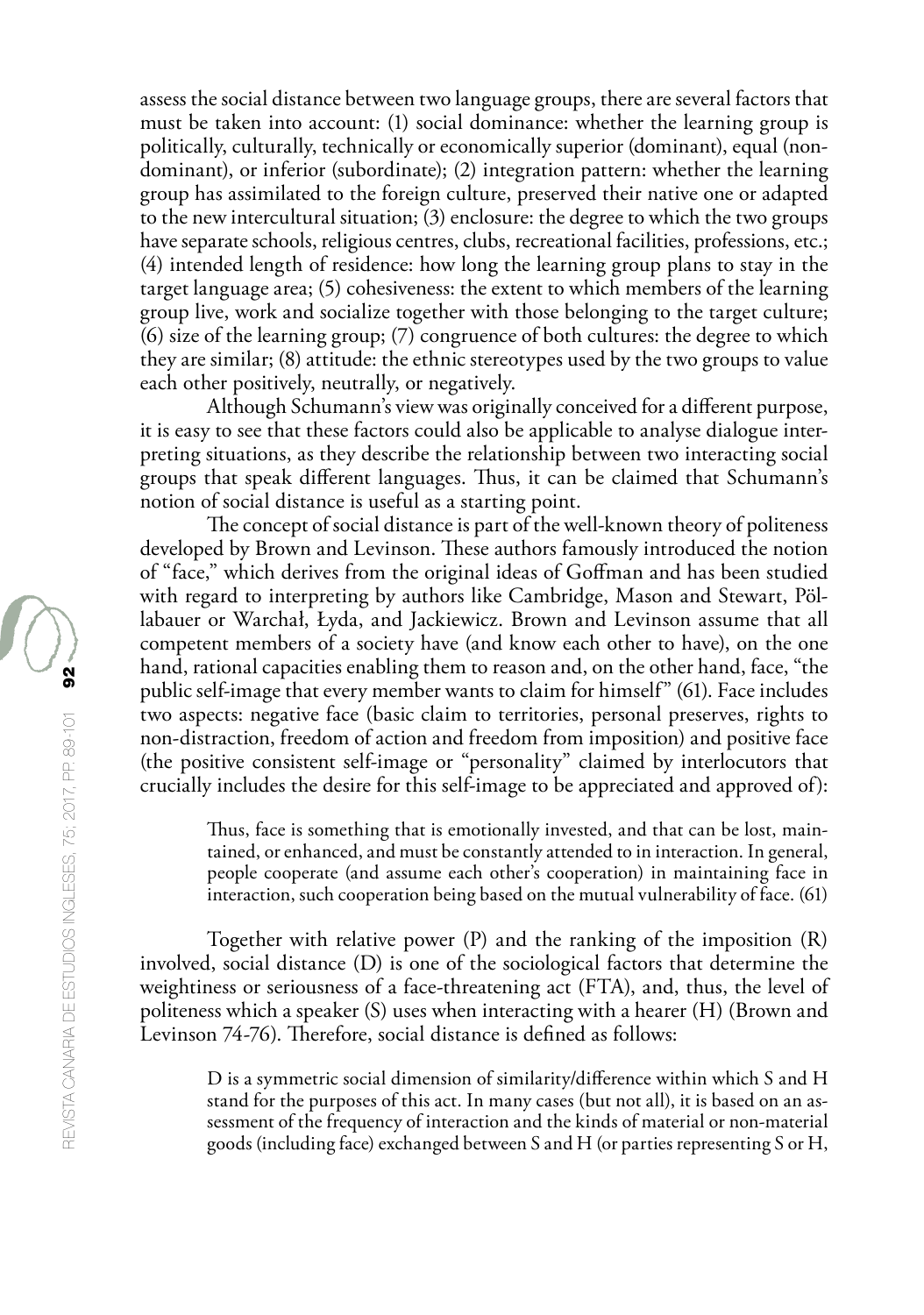or for whom S and H are representatives). An important part of the assessment of D will usually be measures of social distance based on stable social attributes. (76)

Social distance was also defined by Halliday and Hasan as one of the features of tenor, which is the element that relates the biographical details of the participants in communication to the details of the social structure (57). In their vision, social distance is a continuum with the following characteristics:

Social distance is a continuum, the two end-points of which may be referred to as maximal and minimal. A maximal social distance obtains when the persons involved know each other through infrequent encounters only in the capacity of the agent of someone institutionalized activity and in the dyadic status that correlates with the agent role. [...] The more minimal the social distance, the greater the degree of familiarity between the carriers of the role. (57)

More recently, Escandell Vidal has developed a slightly different notion of social distance. She explains it as the relationship that exists between speaker and addressee, defined by the properties of individuals, both physical/intrinsic (age, sex, etc.) and social (relative power, authority, etc.). It involves objective and subjective, individual and social aspects. Our relationships, and, thus, our communication are conditioned by how we perceive others, or, better said, how we have learnt to perceive others (57-58).

According to Escandell Vidal, social distance is a complex measure made up by two dimensions (58-62):

- a) Familiarity: this dimension is related to (1) the degree of previous knowledge that speaker and addressee have acquired of each other; and (2) the degree of empathy that they achieve in their interaction. The more familiar speakers are to each other, the less social distance there is between them.
- b) Hierarchy: this second dimension addresses the flexibility with which societies stratify their members. Hierarchy is assessed according to two parameters, namely: (1) inherent physical characteristics of individuals, such as their gender, age or race; and (2) social roles, functions that have been socially assigned to individuals according to the role that each one of them is supposed to play in the social group. These roles depend on power and/ or authority (boss-employee, doctor-patient, customer-waiter, etc.) and generate expectations regarding rights and obligations in communication. There is more social distance when a broader hierarchical gap exists between the parties.

It can be argued that Escandell Vidal's proposal is particularly comprehensive and can be seen as related to the notions of social distance developed by other authors, even to the precursory ideas of Park. The factors established by Schumann can be considered as different expressions of familiarity and/or hierarchy between the two social groups involved. Brown and Levinson's definition of social distance also appears to share some features with Escandell Vidal's, with the exception of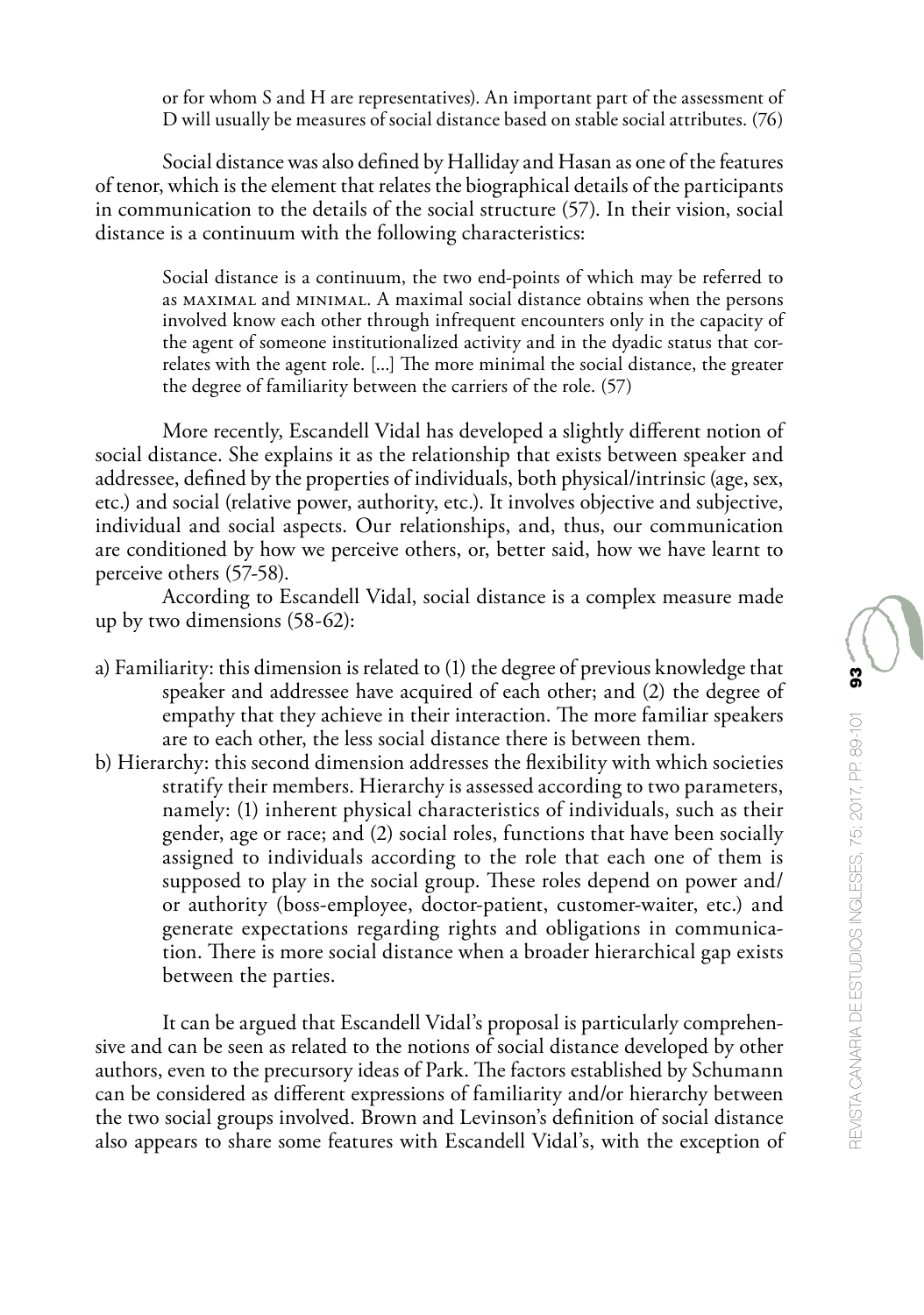what the latter calls social roles, which the former seem to include under a different sociological factor, namely, power. There is also an apparent correspondence between Halliday and Hasan's view on social distance and familiarity.

## 3. SOCIAL DISTANCE IN DIALOGUE INTERPRETING

As it has been explained, in every interaction between two or more people there will be a certain degree of social distance. It can be inferred that such distance will also be present in interlinguistic encounters; therefore, coping with it will be an important part of the dialogue interpreter's task. Just being aware of the existence of this notion and, more importantly, of the two main dimensions that make it up, familiarity and hierarchy, could prove to be useful for the interpreter in order to analyse the communicative act.

Nevertheless, before any further explanation, it is essential to highlight that Escandell Vidal conceives of social distance as a perception (57-58). Therefore, it cannot be measured objectively, as Brown and Levinson already pointed out with regard to all politeness factors: "these are not intended as *sociologists'* ratings of *actual* power, distance, etc., but only as actors' assumptions of such ratings, assumed to be mutually assumed, at least within certain limits" (74-75). These authors also note that social distance is situational and, therefore, its value can be extremely different in similar circumstances in nonidentical contexts (79).

Since interpreter-mediated events are triadic exchanges, social distance in these cases can operate at two different levels: between the participants and between them and the interpreter. As Wadensjö emphasises, "in exploring the role of the dialogue interpreter one has to see her in relation to those *others* confirming or rejecting her in this role" ("Dialogue Interpreting and the Distribution of Responsibility" 115). Moreover, not only do the interacting parties have face; interpreters also have their own professional faces as neutral and impartial language experts, as Pöllabauer states (42). Warchał, Łyda, and Jackiewicz also recognize this professional face, to which they add "the face of the interpreter as a member of the society, with his or her beliefs, values, in-group loyalties and attitudes" (776-777). According to Brown and Levinson's theory, the recognition of the interpreter's face implies that this professional will also have to bear in mind his/her own social distances from both sides of the communicative act.

Therefore, it is worth distinguishing two different concepts: social distance between participants  $\text{(SD)}_{\scriptscriptstyle{a}}$  and social distance between the interpreter and the interlocutors  $(SD_b)$ .

 $SD_{a}$ , graphically represented in Figure 1, can be better understood with two extreme examples. In one possible situation, the interpretation users are two middle-aged businessmen with similar socioeconomic backgrounds who already know each other and have developed empathy in previous meetings. However, in a very different communicative act, the interpreter's interlocutors are an old male doctor and a young illiterate female patient who have never previously met. It is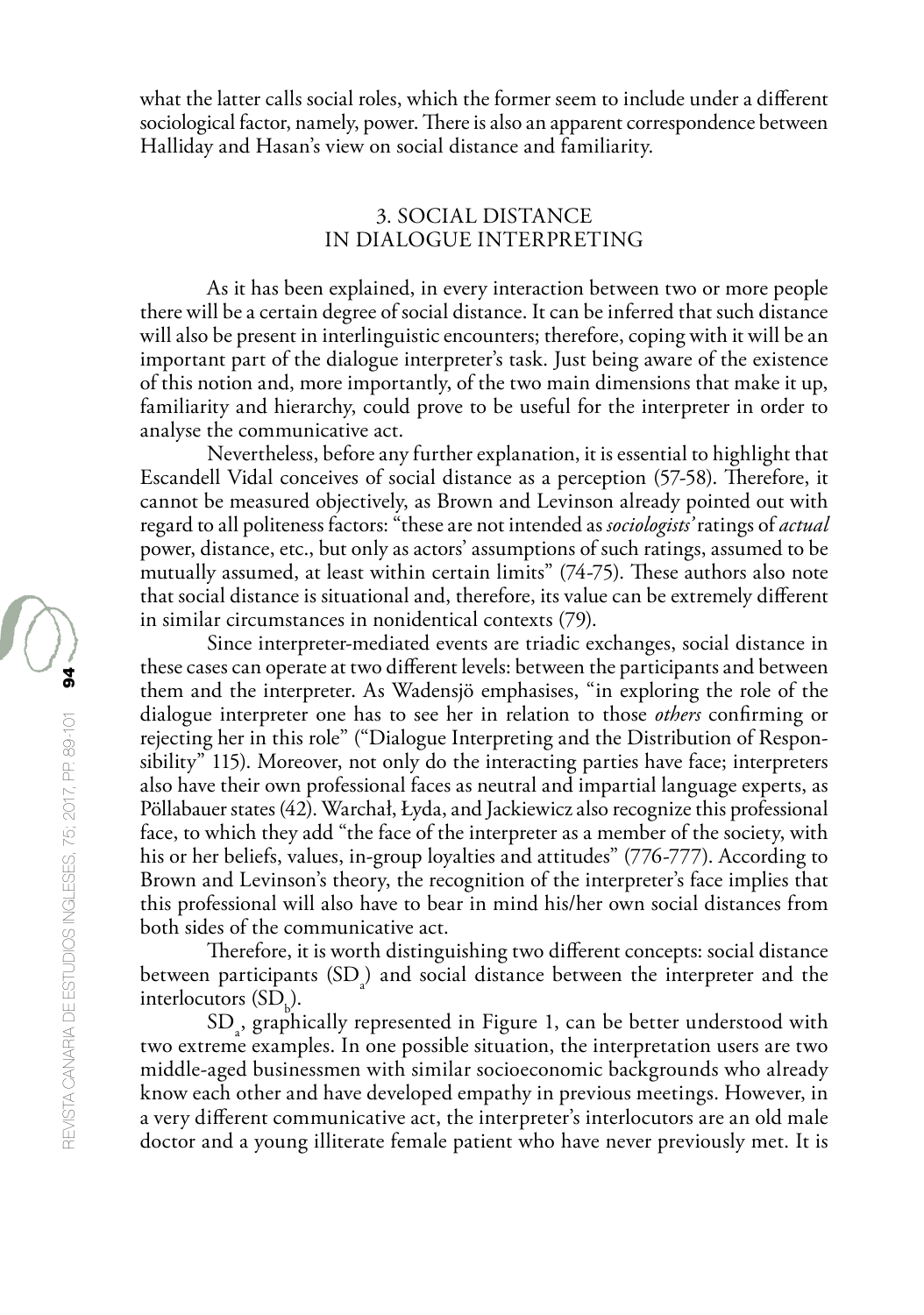

Figure 1. Social distance between participants  $\text{(SD}_{\scriptscriptstyle{a}}\text{)}$ 



Figure 2. Social distances between interpreter and participants  $(SD)$ 

apparent that both cases differ greatly in terms of the social distance separating the participants.

In analogy to the two examples presented for  $SD_{a}$ , it seems obvious that the social distance separating the interpreter from the interlocutors can vary significantly: they can share their ethnic descent or come from very different cultures; there can be a more or less clear asymmetry of power between them; they may have already worked together in previous situations; etc.

Additionally,  $SD_k$  can be further subdivided into two categories:  $SD_{k1}$ , for social distance between the interpreter and the participant(s) who speak(s) language 1, and  $SD_{k_2}$ , to refer to the distance between the interlocutor(s) who speak(s) language 2 and the interpreter (see Figure 2). This is because the relationship with the interpreter can be very different for each one of the interpretation users or user groups. Indeed,  $SD<sub>b1</sub>$  and  $SD<sub>b2</sub>$  do not necessarily have to coincide: participant 1 could know the interpreter, while participant 2 could have never met him/her or even interacted with one; they could share or not physical features such as gender, race or age; one of the participants could have power over the interpreter, while the other could feel under his/her rule, etc.

It is important to note that  $SD_a$  and  $SD_b$  must be represented separately due to the fact that they are independent from each other. Although both will be argued to affect the interpreter, there is no way in which the relationship between the participants limits the relationships between the interpreter and each one of the interlocutors. For instance, the fact that the doctor and the patient presented in the  $\epsilon$  second example provided for  $SD_{a}$  are not familiar with each other does not rule out the possibility that the interpreter may have already met one or both of them.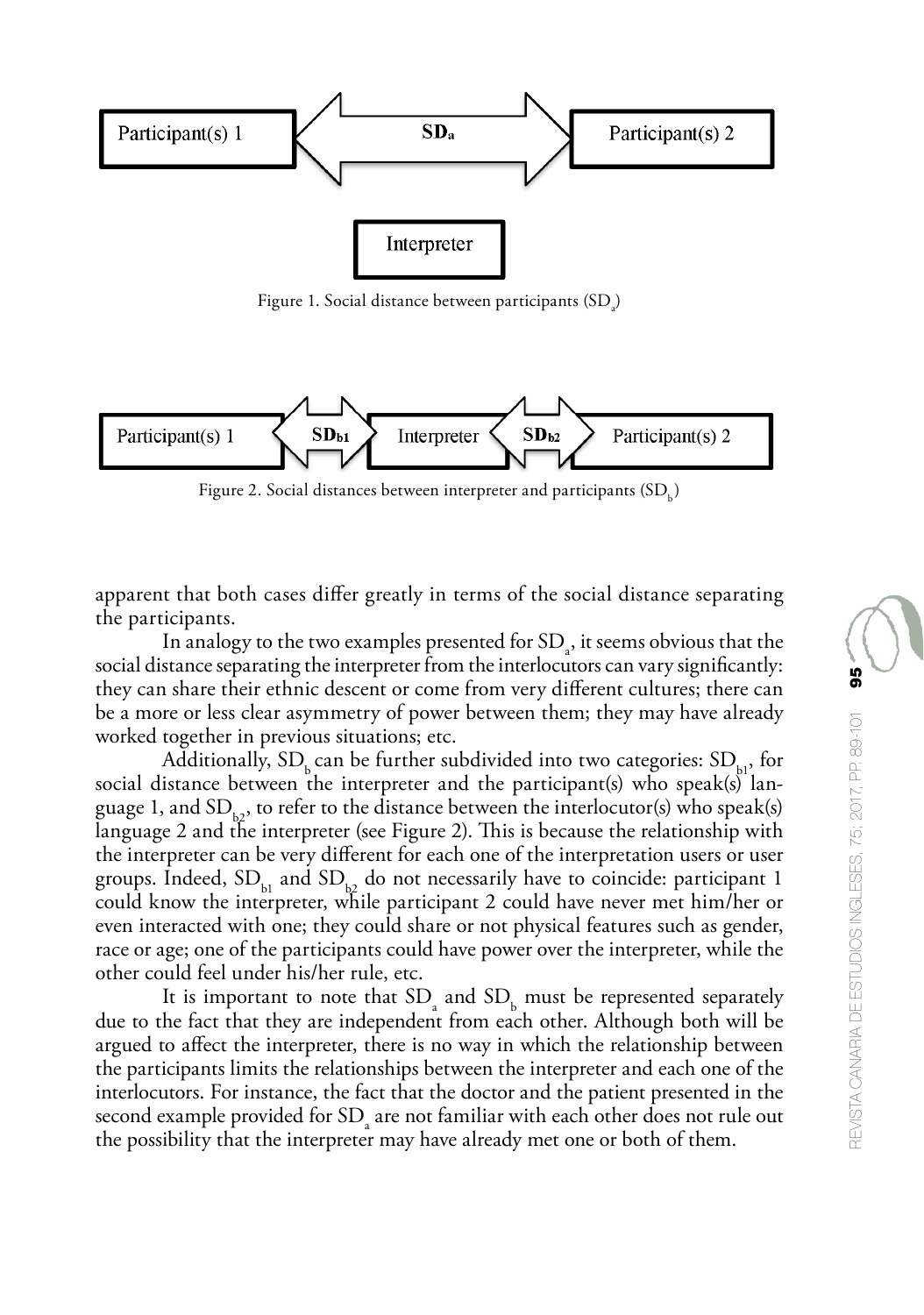### 4. SOCIAL DISTANCE AND ITS IMPLICATIONS FOR MEDIATION

Although several aspects could be affected by changes in  $SD_a$  and in both subtypes of  $SD_{b}$ , this paper focuses on the possible alterations of a key element: mediation, the task that, according to Wadensjö, is simultaneously present together with translation or relay in the interpreter's activity ("Dialogue Interpreting and the Distribution of Responsibility" 112-113).

Before analysing any possible connections between social distance and mediation, it is important to clarify that they do not imply an automatic effect on the interpreter's decisions, nor are they to be understood as prescriptive and unquestionable rules. Although the social distance in a communicative act might justify and/or favour a certain degree of mediation, it cannot be expected to restrict the interpreter's actual freedom of action or to determine a single, correct way to behave.

Inter-participant social distance can be tied to mediation by means of Alexieva's typology of interpreter-mediated events. According to this author, the more culturally specific a communicative act is, the more mediation it requires from the interpreter. Thus, a higher  $SD_{a}$  will involve an increase in mediation if such social distance causes cultural differences between the interlocutors to emerge.

Alexieva creates several subscales, which, in combination, determine the position of an interpreter-mediated event on a continuum that runs up from universality to cultural specificity. In one of these subscales, the universality pole is identified with "equality/solidarity", whereas "non-equality/power" describes the culturally specific end of the continuum. As the relationship between equal and solidary participants can be described in Escandell Vidal's terms as familiar (at least, regarding empathy) and non-hierarchical, a considerable social distance seems to be one of the features that contribute to culturally specific communicative situations.

Other experts also appear to support this view that social distance can be related to cultural difference. As stated above, Schumann names the congruence of the two relevant cultures among the factors that reduce social distance and, thus, facilitate the acquisition of a foreign language.

Besides fostering cultural or identity differences that need to be bridged, social distance between the participants can also be considered to encourage mediation pursuant to Brown and Levinson's politeness theory. Pöllabauer states that the need to save one's own or the other participants' face by using different politeness techniques is an important aspect of interpreter-mediated interactions (41-42). According to Mason and Stewart, the negotiation of face can be seen as part of the interpreter's role as a manager of the exchange (54). Therefore, the politeness techniques that the speaker and the hearer might resort to in order to counteract face-threatening acts (FTA) in monolingual situations can be carried out by the interpreter in triadic exchanges and accounted for as mediation. This behaviour was confirmed by Pöllabauer in her analysis of interpreters during asylum interviews, in which "if possible, they apparently opt to protect the other participants' (positive or negative) face" (50). As social distance is one of the contributing factors to the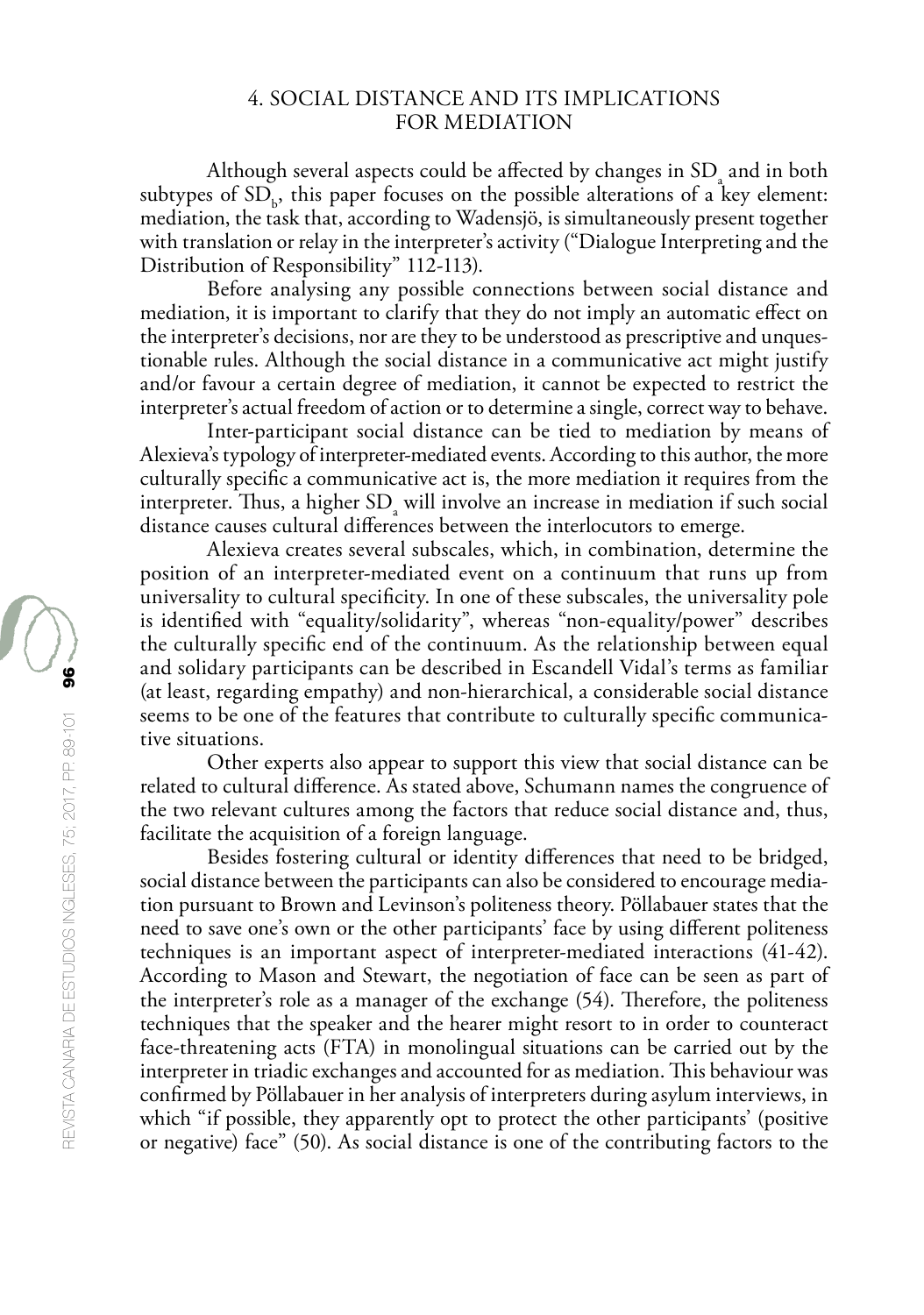weightiness of an FTA (Brown and Levinson 76), the more prevalent it is in the interaction, the more likely the interpreter will be to mediate.

If the social distance between the interlocutors  $(SD<sub>a</sub>)$  determines the degree of mediation, and consequently, the interpreter's role, it seems logical to wonder whether  $SD<sub>b</sub>$  can operate the same way.

If two different  $SD<sub>b</sub>$ s exist, one for the relationship of the interpreter with each one of the interlocutors  $(SD_{b1}$  and  $SD_{b2}$ ), it follows that they can be analysed separately. However, in a study focusing on mediation, this divide must be discarded. Mediation is, essentially, an activity carried out by an intermediary, someone who is defined by his or her position between two parties, instead of relative to just one of them. In the field under discussion, mediation cannot be understood but as a particular type of task that the dialogue interpreter performs as a third participant in order to bridge the linguistic and cultural differences between two other speakers. In fact, because of the nature of dialogue interpreting, it is questionable that interpreter-mediated events can be analysed as if they were composed of two different parts, since the communicative behaviour of a participant depends vastly on who his/her final audience is. Furthermore, it seems impossible to determine when an interpreter is mediating for each one of the parties: would it be during the relay of the interlocutor's words or when translating the other speaker's utterances to him/her?

According to the previous argument,  $SD<sub>b1</sub>$  and  $SD<sub>b2</sub>$  have to be studied interdependently in order to reach conclusions about their effects on mediation. A calculation of the average  $SD<sub>b</sub>$  or a simple addition of its two components does not seem to account for reality, as it precludes the consideration of the more than likely asymmetry between the relationships of the interpreter with each one of the primary participants. This asymmetry plays a key role for mediation, since the position of an intermediary can only be defined as relative to both parties. This is why a comparison between  $SD<sub>b1</sub>$  and  $SD<sub>b2</sub>$  seems a much more suitable analysis factor for the purposes of this paper. Thus, it is useful to define one other type of social distance: the comparative social distance between the interpreter and each one of the primary participants, which will be hereinafter referred to as  $\mathrm{CSD}_{\mathrm{b}}$ . It can be calculated as the differential between  $SD<sub>b1</sub>$  and  $SD<sub>b2</sub>$ , as explained in Figure 3.

The arguments used to explain the connection of the social distance between the participants with mediation appear to apply consistently to  $\mathrm{CSD}_{\mathrm{b}}$ . It is possible to resort to the theory of Alexieva again, since she admits that the interpreter can be taken into consideration in her "equality/solidarity vs. non-equality/power" subscale (169). According to her ideas, as long as a higher  $\mathrm{CSD}_\mathrm{b}$  entails an increase in the cultural specificity of the communicative act, it will require more mediation from the interpreter. In the cases in which the interpreter has a significantly greater familiarity or a much less hierarchical relationship with only one of the speakers, the professional and this interlocutor can be seen as equal and solidary, but this only emphasises the contrast with the situation of the other participant. The differential in  $SD_b$ , therefore, places the communicative act as a whole closer to the "non-equality/power" pole, a position that contributes to cultural specificity and, thus, fosters mediation.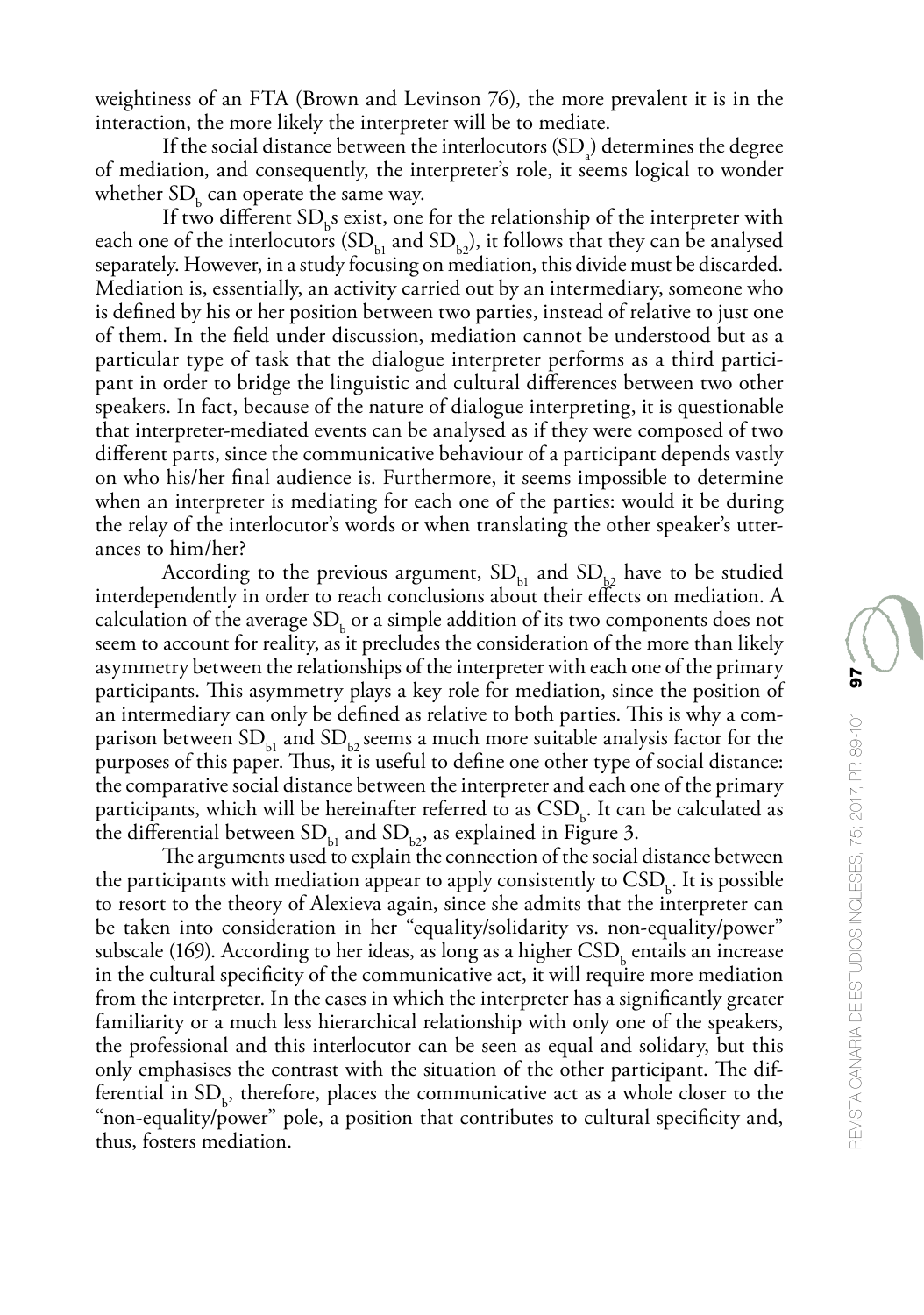

Figure 3. Comparative Social Distance between interpreter and participants.

It has been mentioned that Schumann appears to associate social distance with culturally specific situations and this seems to be true of  $\mathrm{CSD}_\mathrm{b}$  as well. One of the reasons why the interpreter and one of the interlocutors may have a closer social distance is their belonging to the same culture. In this sense, the other party is isolated and, as a consequence, the interpreter-mediated event can be considered polarized, that is, more specific in terms of culture, which calls for mediation according to Alexieva.

Regarding Brown and Levinson's politeness theory, as interpreters have their own faces, they will be subject to suffering FTAs and, consequently, to carrying out politeness strategies as a particular type of mediation. Considering that social distance is one of the factors that determine the seriousness of FTAs (Brown and Levinson 76), it is interesting to wonder in which particular way  $\mathrm{CSD}_{k}$  can threaten an interpreter's face. It is possible to affirm that, in situations in which the social distance between the interpreter and each one of the participants differs greatly, the professionals have to deal with a challenge to their impartiality, an aspect of their face that, according to Pöllabauer, they try to protect (50).

### 5. CONCLUSIONS

This paper is an attempt to elucidate the dynamics of social distance in dialogue interpreting. The identification of familiarity and hierarchy as its components and the distinction between  $SD_a$  and  $SD_b$ , as well as the notion of  $CSD_b$ , can be alleged to have potential as a framework for a general analysis of triadic communicative acts. This can be useful for professional practice and interpreter training. In addition, these notions could open new paths for interdisciplinary research.

The present paper claims that both the social distance existing between the participants  $\mathrm{(SD}_{\scriptscriptstyle{a}})$  and the comparative social distance  $\mathrm{(CSD}_{\scriptscriptstyle{b}})$  arising from the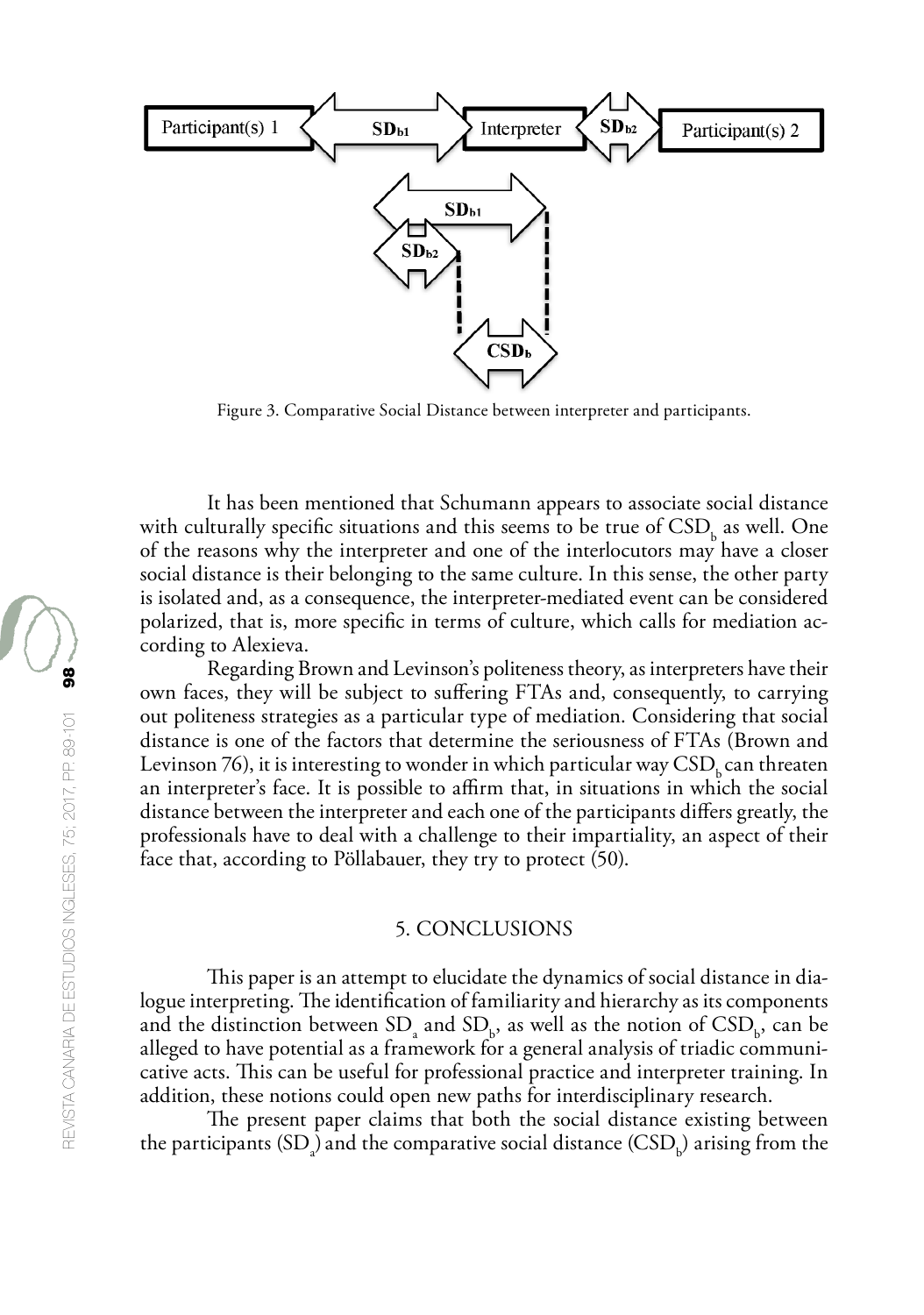relationship between each one of the parties with the interpreter  $(SD_{b}$  and  $SD_{b}$ ) can encourage a certain degree of interpreter mediation. Through cultural specificity and politeness theory, it has been argued that the greater the social distance, the more mediation is likely to occur. This is important for interpreting performance because mediation is relevant for the interpreter's role. Since it has been suggested that an increase in mediation brings the interpreter closer to being an advocate, it can be deemed that a high social distance, at least, tempts the interpreter to assume such a role, whereas more familiar and hierarchically equal interlocutors call for a smaller degree of intervention from the interpreter and, thus, a behaviour that is nearer to the conduit pole of the mediation continuum.

For professional dialogue interpreters, being aware of the close relationship between social distance and mediation can help them make informed decisions about their role. Interpreter training should also cover this aspect, including specific pedagogically adapted exercises to teach trainees that familiarity and hierarchy can be key pragmatic factors when negotiating their role in communication.

Regarding research, it could be interesting to explore the interplay between social distance and mediation in the different fields of dialogue interpreting. It is reasonable to think that more mediation strategies will be required in community interpreting, where users are further from each other in terms of familiarity and hierarchy, contrary to the usual situation in business interpreting, where clients tend to be closer with regard to these two parameters.

The natural step that follows this paper is the development of a methodology for measuring the different constructs  $(SD_a, SD_b$  and  $CSD_b$ ), as well as the statistical testing of the reliability and validity of such tool, in order to carry out empirical studies in different fields of dialogue interpreting. It is important to bear in mind, as it was previously explained, that social distance cannot be measured objectively, since it only exists as a subjective perception. Therefore, any statistical tool should aim at assessing assumed social distances.

Empirical studies researching the connection between social distance, mediation, and the role of the dialogue interpreter could also be illuminating. It has been argued that social distance may encourage interpreters to mediate, but it does not condition them automatically to do so, nor does it determine a single appropriate behaviour. As interpreters are free to decide the degree of mediation they want to put into practice, it is essential to study whether their role choices could alter any of the social distances involved in the communicative act. A bidirectional approach to social distance (as an aspect that both influences mediation and is affected by it) seems to be promising for future research.

> Reviews sent to author: 15 April 2017 Revised paper accepted for publication: 1 June 2017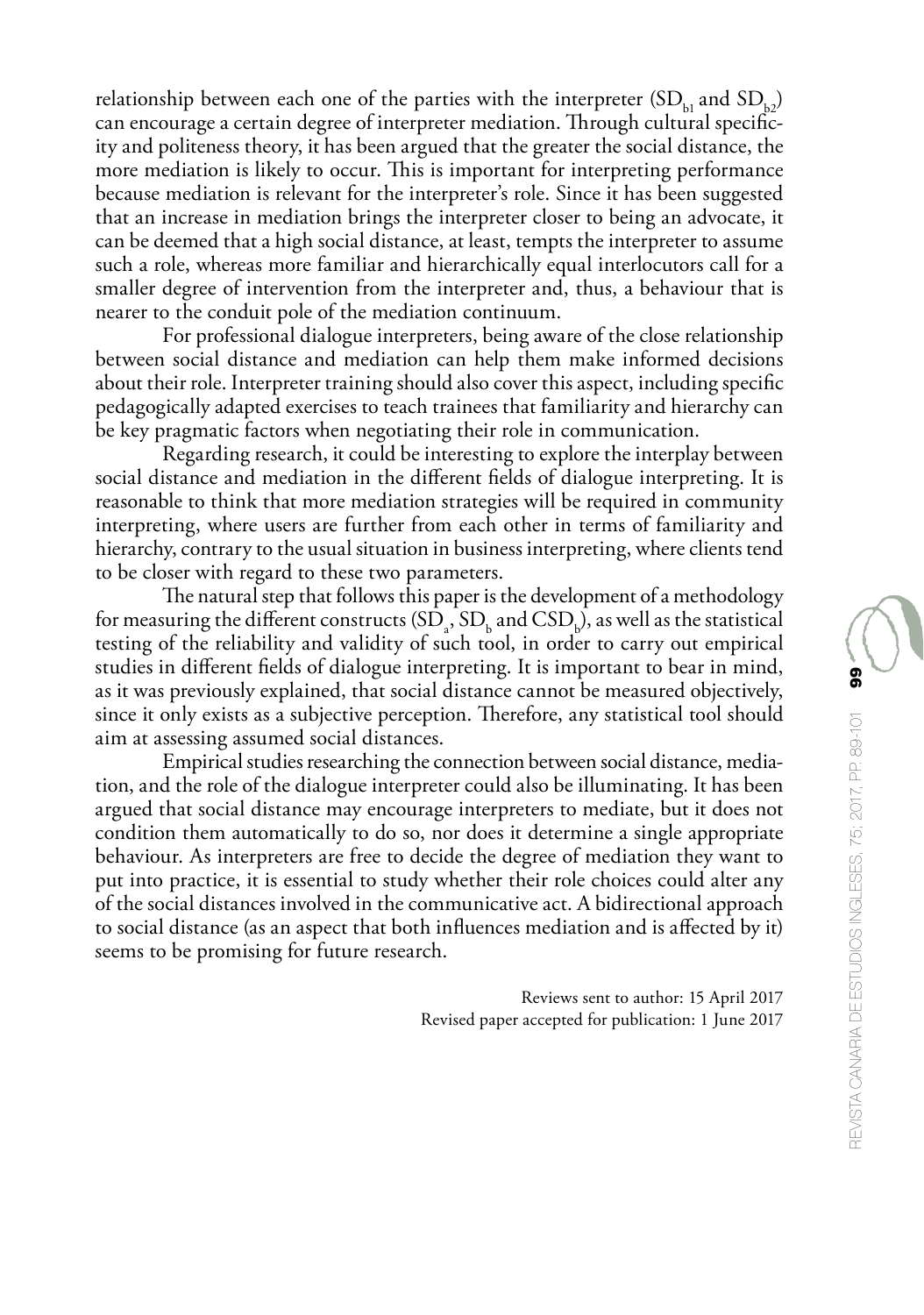# WORKS CITED

- Aguirre Fernández Bravo, Elena, and Ana M. Roca Urgorri. "Perfiles y roles del intérprete comunitario: el intérprete mediador como modelo de compromiso." *Investigación emergente en Traducción e Interpretación*. Ed. Raquel Lázaro Gutiérrez, María del Mar Sánchez Ramos, and Francisco J. Vigier Moreno. Granada: Comares, 2015. 19-34. Print.
- Alexieva, Bistra. "A Typology of Interpreter-Mediated Events." *The Translator* 3.2 (1997): 153-174. Print.
- Anderson, R. Bruce W. "Perspectives on the Role of the Interpreter." *Translation: Applications and Research*. Ed. Richard W. Brislin. New York: Gardner Press, 1976. 208-228. Print.
- Anderson, R. Bruce W. "Interpreter Roles and Interpretation Studies: Cross-cutting typologies." *Language Interpretation and Communication. Proceedings of the NATO Symposium on Language Interpretation and Communication, Venice, 26th September-1st October 1977*. Ed. David Gerver and H. Wallace Sinaiko. New York: Plenum Press, 1978. 217-231. Print.
- Angelelli, Claudia V. *Revisiting the Interpreter's Role*. Amsterdam: John Benjamins, 2004. Print.
- Bogardus, Emory S. "A social distance scale." *Sociology & Social Research* 17 (1933): 265-271. Print.
- BOT, Hanneke. "The Myth of the Uninvolved Interpreter: Interpreting in Mental Health and the Development of a Three-Person Psychology." *The Critical Link 3: Interpreters in the Community*. Ed. Louise Brunette *et al.* Amsterdam: John Benjamins, 2003. 27-35. Print.
- Brown, Penelope, and Stephen C. levinson *Politeness. Some Universals in Language Usage*. Cambridge: Cambridge University Press, 1978. Print.
- Cambridge, Jan. "Information Loss in Bilingual Medical Interviews through an Untrained Interpreter." *The Translator* 5.2 (1999): 201-220. Print.
- Escandell vidal, María V. *La Comunicación.* Madrid: Gredos, 2005.
- Fenton, Sabine. "The Role of the Interpreter in the Adversarial Courtroom." *The Critical Link: Interpreters in the Community*. Ed. Silvana E. Carr *et al.* Amsterdam: John Benjamins, 1997. 29-34. Print.
- Fowler, Yvonne. "The Courtroom Interpreter. Paragon *and* Intruder?" *The Critical Link: Interpreters in the Community*. Ed. Silvana E. Carr *et al.* Amsterdam: John Benjamins, 1997. 191-200. Print.
- Gentile, Adolfo, Uldis Ozolins, and Mary Vasilakakos. *Liaison Interpreting. A Handbook*. Melbourne: Melbourne University Press, 1996. Print.
- Goffman, Erving. *Interaction Ritual: Essays on Face-to-Face Behaviour*. New York: Anchor Books, 1967. Print.
- Halliday, Michael A.K., and Ruqaiya Hasan. *Language, Context, and Text: Aspects of Language in a Social-Semiotic Perspective*. Oxford: Oxford University Press, 1985.
- Inghilleri, Moira. "Habitus, Field and Discourse. Interpreting as a Socially Situated Activity." *Target* 15.2 (2003): 243-268. Print.
- Mason, Ian and Miranda Stewart. ["Interactional Pragmatics, Face and the Dialogue Interpreter](https://pureapps2.hw.ac.uk/portal/en/publications/interactional-pragmatics-face-and-the-dialogue-interpreter(7620e0f6-98e3-4688-a9fe-9d9c3674a4dd).html)." *Triadic Exchanges. Studies in Dialogue Interpreting*. Ed. Ian Mason. Manchester: St Jerome Publishing, 2001. 51-70. Print.
- Park, Robert E. "The concept of social distance." *Journal of Applied Sociology* 8 (1923): 339-344. Print.